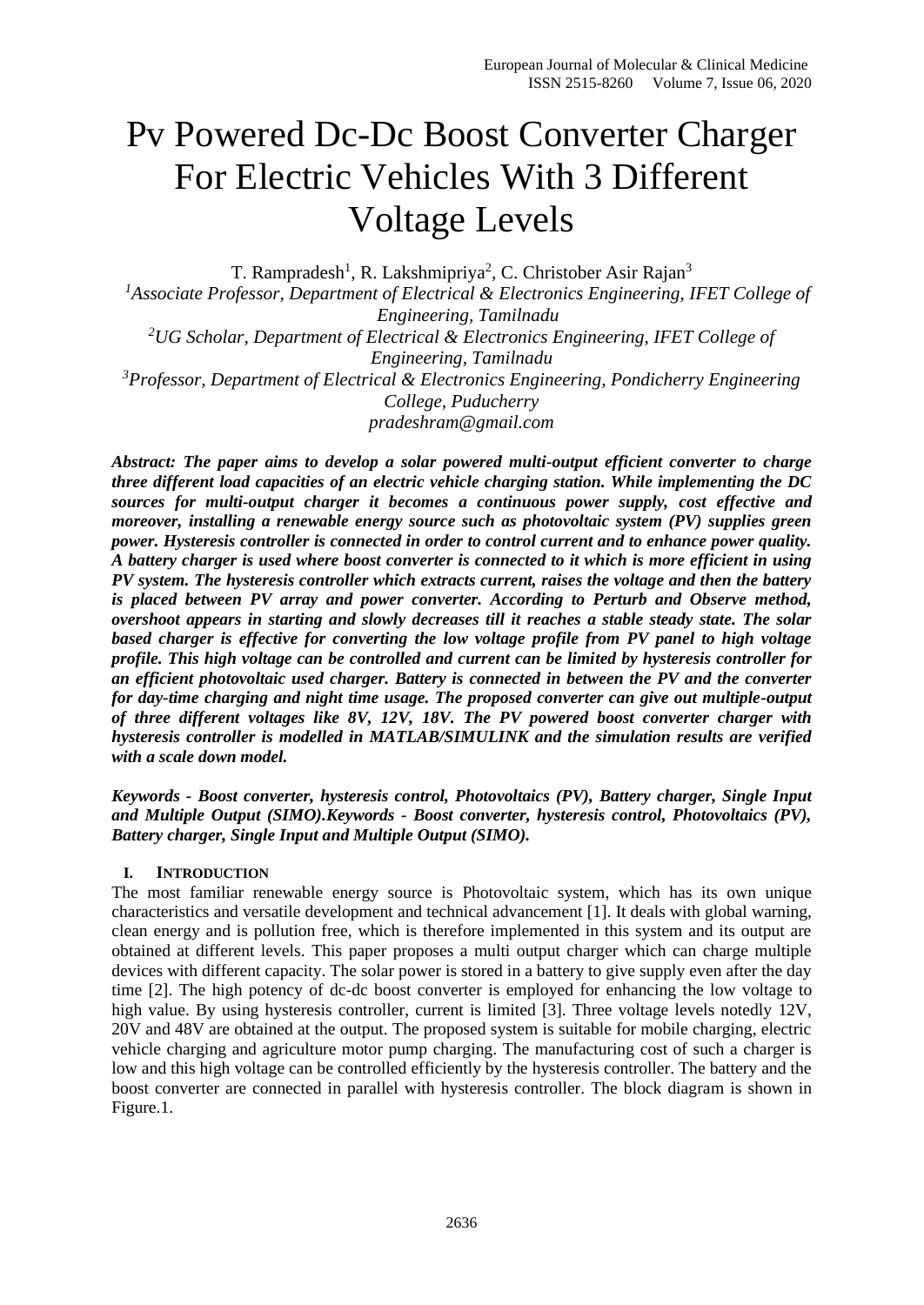

Figure.1 PV powered multi-output charger Block Diagram.

The battery is initially charged by the power from the PV panel and is send to the converter to step-up input voltage. Objective for powered multi-output are;

- 1. To store the PV power into the battery using the boost converter.
- 2. To design a Hysteresis controller to achieve current limiting and with fast dynamic response.
- 3. To obtain multiple voltage output from the converter.

The proposed hysteresis controller operates on the principle of current controlling. To effectively operate the PV system, a current ramp and increase the reliability, a hysteresis controller is used. The PV power is sent to converter, where it is boosted up to desired voltage and supply the load. The battery is connected in parallel to the PV and the boost converter circuit for operation during night times. This controller gives fast dynamic response and is connected to the boost converter.

#### **II. SYSTEM DESCRIPTION**

The PV system modeling and control strategy for multiple voltage levels is delineate during this section.

*A. PV system modeling*

The series and parallel configuration of photovoltaic cells constitutes the PV panel or module. When the photo voltaic cells are linked in series, it gives excessive voltage and if it's far linked in parallel it gives excessive current. The output voltage of the photo voltaic cell could be very low (around 0.5). Many photo voltaic cells are configured to acquire most extract the required output power. Usually the configuration is in terms of 36 or 76 cells connected in collection to shape the PV module. Here 36 cells are related in module.

$$
\frac{\beta (V_{A,PV,k} - V_{A,k})}{X_{A,PV,k}} + \frac{V_{A,k-1} - V_{A,k}}{Z_f} + \frac{V_{A,k+1} - V_{A,k}}{Z_f} + \frac{V_{N,k} - V_{A,K}}{Z_{A,L,k}} = 0
$$
\n(1)

Where  $Z_f$  gives the value of feeder resistance across 2 adjacent nodes in the section, VA, I, I = 1, n gives the value of the single-phase node voltage of the section A.  $Z_{A, I, k}$  is the load resistance of  $k<sup>th</sup>$ node of section A.  $V_{N,k}$  is the neutral voltage across the  $k^{th}$  node.  $V_{A, PV, k}$  is the output voltage from the PV system and resistance connected to the K<sup>th</sup> node of section A. Similarly, the equations can be evaluated for B phase and C phase. The dominant constant is adequate to one, once a PV panel is connected to the  $K<sup>th</sup>$  node, otherwise its value is zero.

Considering the neutral line  $Z_n$ , is the feeder resistance between 2 adjacent nodes.

$$
P_{PV,k} = \frac{|V_{A,PV,k}| |V_k|}{X_{PV,k}}
$$
 sin (δPV, k - δ<sub>k</sub>)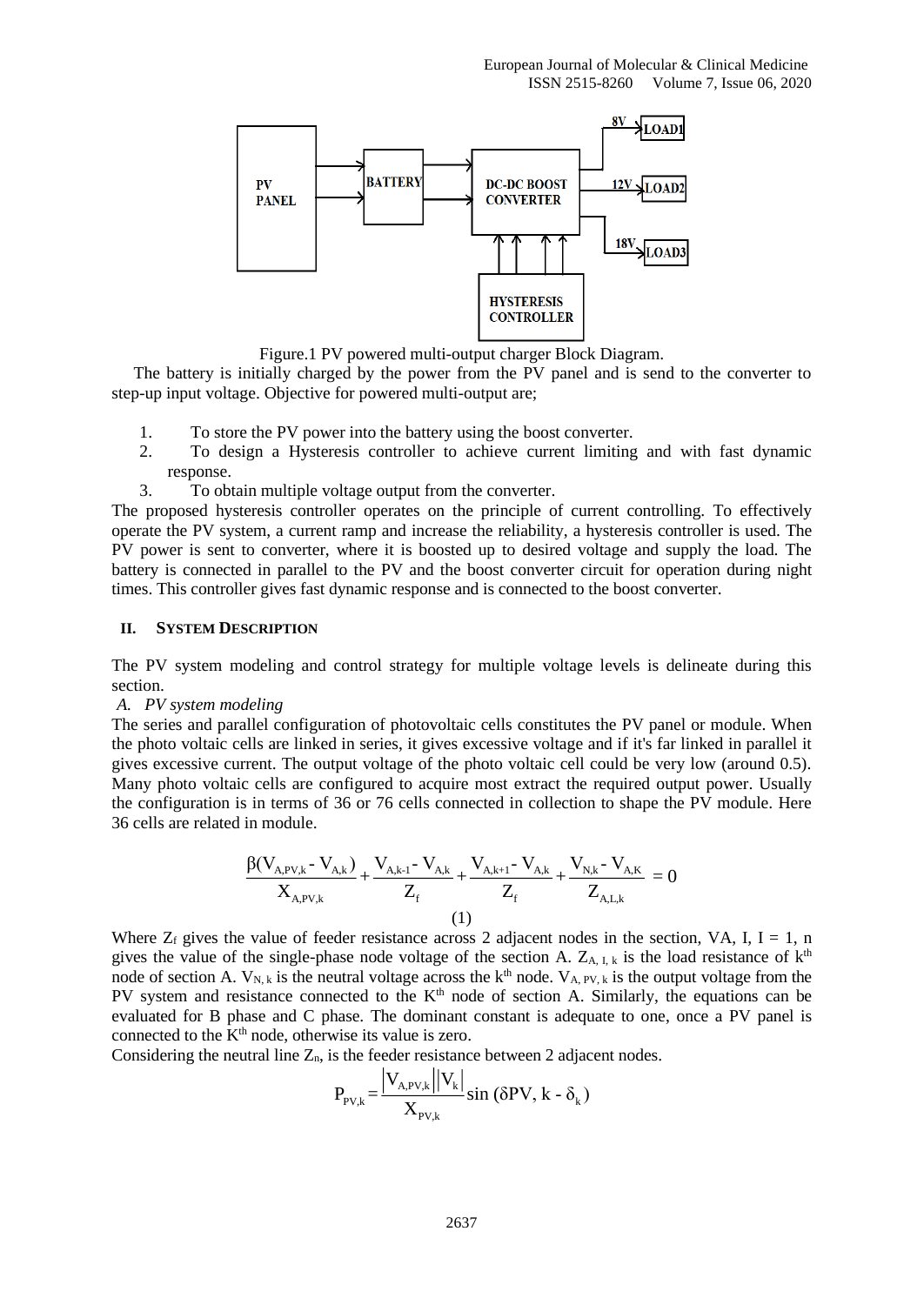(2)

$$
Q_{PV,k} = \frac{|V_k|}{X_{PV,k}} (V_{PV,k} - \cos(\delta_{PV,k} - \delta_k))
$$
\n(3)

Here  $X_{PV,k}$  and  $Q_{PV,k}$  is the active and reactive power component of the PV connected to  $K<sup>th</sup>$  node. P<sub>PV</sub>, k and  $Q_{PV, k}$  is assumed to be constant,  $|V_k|$  and  $|V_{PV, k}|$  are known and might be calculated. During Unity power factor operation of the Pv system the value of  $Q_{PV, k}$  is zero.



Figure.2 Equivalent circuit of a single PV cell

The equation for the equivalent circuit in figure 2 is derived using the Kirchhoff's current law. The value of current I is given by

 $I = I_1 - I_d - I_{sh}$ 

(4)

Here,  $I_1$  represent the generated current with light within the cell,  $I_d$  is the lost current due to voltage dependent current during recombination, and Ish represent the loss due to shunt resistance.  $I_d = I_0$  [exp n - 1]

(5)

Where n is that the diode quality issue (unit less, sometimes between one and a couple of for one junction cell),  $I_0$  is the saturation current and  $V_T$  is the thermal voltage given by





Since the PV power is intermittent in nature a effective battery storage system with associated control is required to continuously operate and also to store the excess PV power. Battery assembly is done with the step-up converter to boost the supply. The circuit shown in Figure.3 is the PV model, in which the 36 cells PV panel configuration is used. The excess PV power is stored in the battery which feed the converter.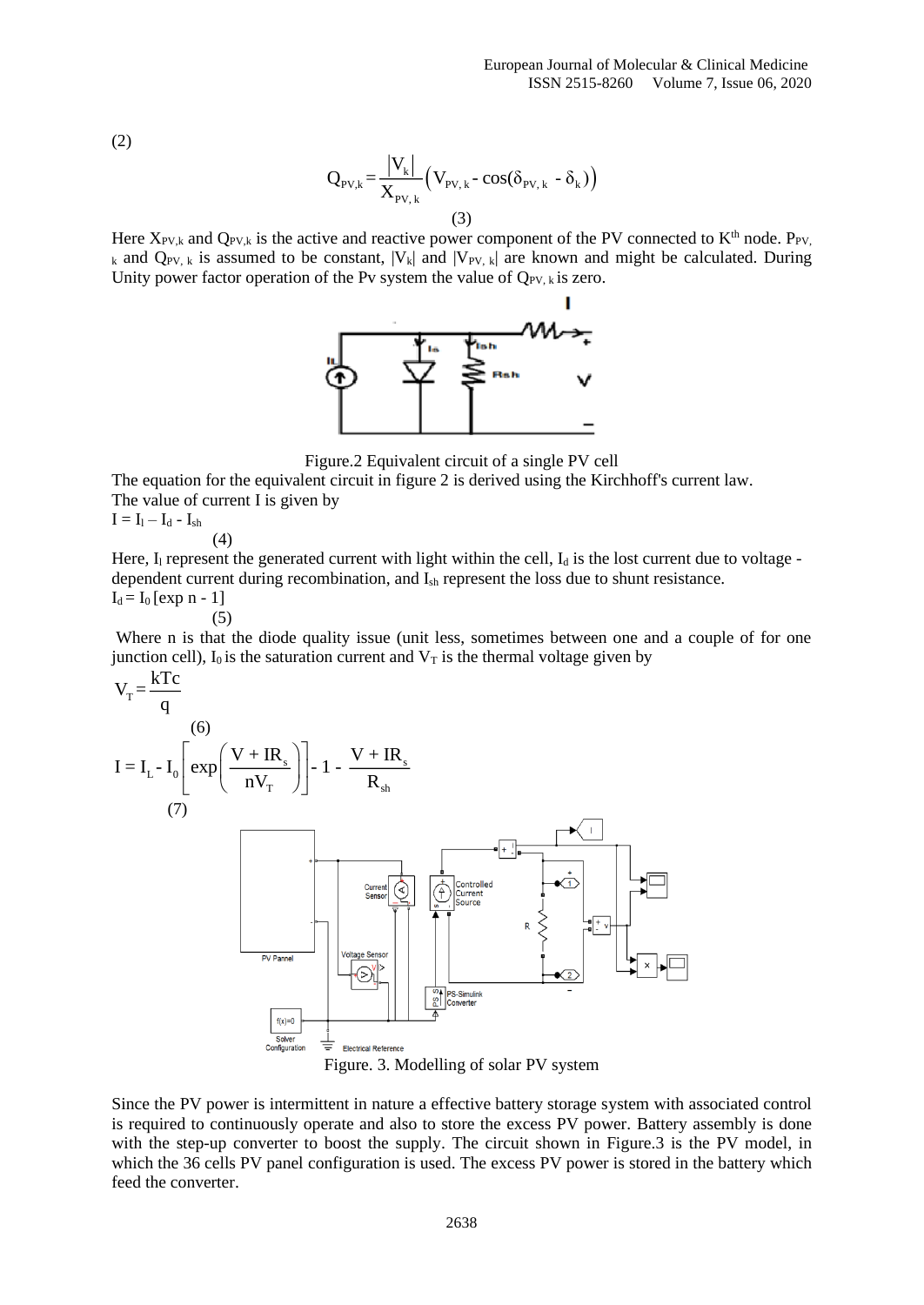#### *B. Solar with converter circuit*

High efficiency is obtained by using this converter for boosting the voltage from photovoltaic cell. This voltage is divided into three different level outputs. The high current will be induced in the circuit, so we provide a controller for the converter. The hysteresis controller is limiting current and present to obtain high voltage. The proposed boost converter operates with a typical single switch like that of an ordinary boost converter. But the hysteresis controller provides the required pulses at 3 different modes and three different voltages are obtained.



Figure.4. boost converter

# *C.* **Hysteresis controller:**

In PV systems implementation, MPPT techniques is used, but here hysteresis controller is chosen for fast response effective control. Three different pulses are generated and given to the same thyristor at different delay time. This change in delay time gives the required output voltage at various levels. The design of hysteresis controller is shown in figure 5 using a PI controller.



Figure. 5. Hysteresis controller block diagram

The controller operates on a common reference and with different tolerance levels. So a difference in pulses is created based upon the tolerance level of the reference voltage at various duration. The various phase voltages are obtained at different phase angles of the tolerance wave.

The hysteresis has a linear mode of operation and simple design. The switching frequency depends on the modulation index of the strategy. The inductance plays a major role in determining the output voltage levels. Therefore, the inductance are properly designed to achieve proper values at the output. It differs from the current controller but the voltage is controlled in a hysteresis controller using the current control. The frequency of the switching circuit is changed by controlling the time delay through the controller loop.

### **SIMULATION AND HARDWARER RESULTS**

The circuit was modelled in MATLAB and the output curves were plotted to test the performance of the system. The output values are tabulated in Table I and the circuit model is shown in figure 6. The hysteresis controller is shown in figure 7 which is modelled using the PI controller.

| <b>System quantities</b>             | Values                   |
|--------------------------------------|--------------------------|
| <b>PV</b> Output voltage and current | $(Min7V-max13V)$ , 1Amps |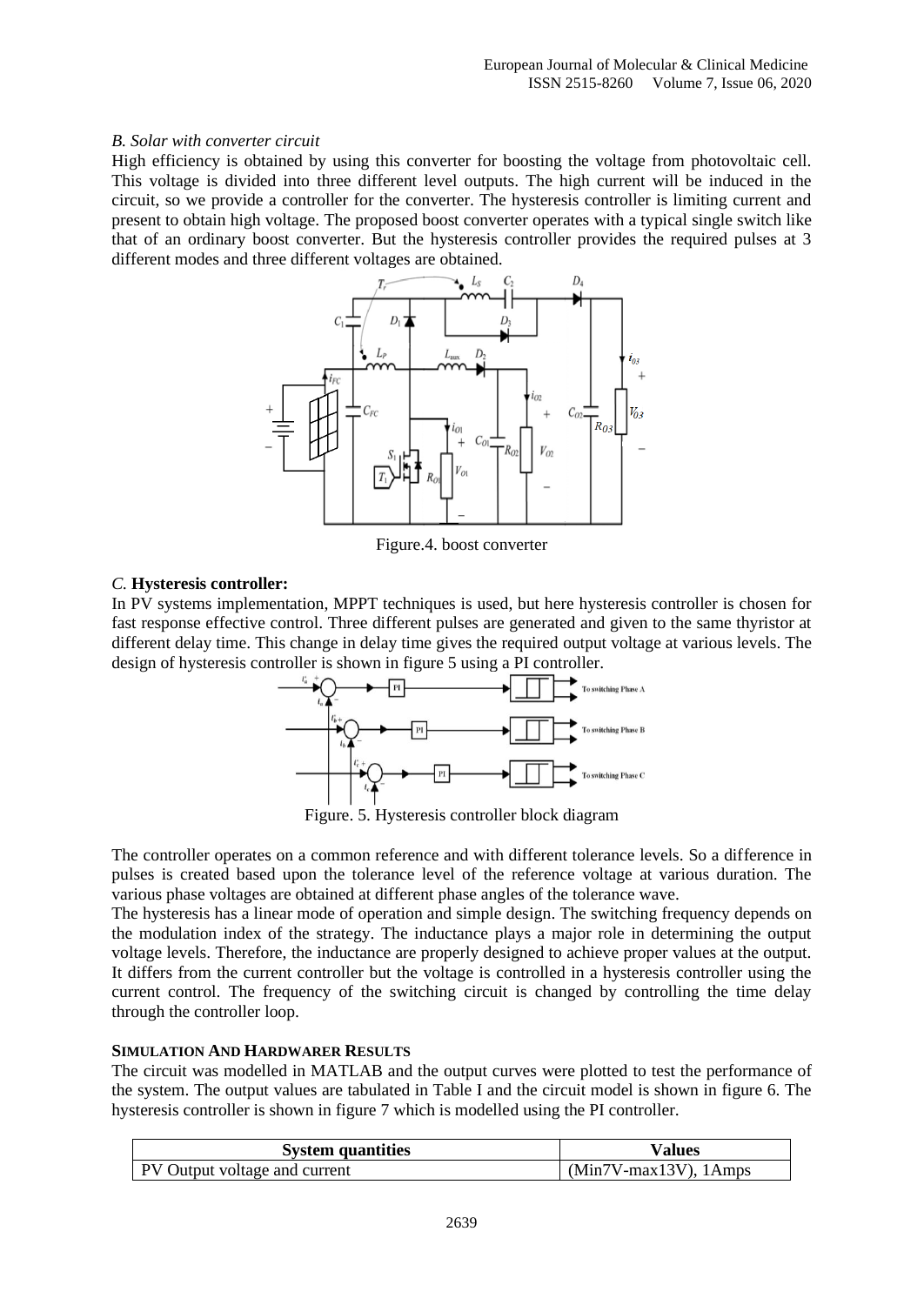| Input voltage of converter                        | $6V-12V$ , 1Amps |
|---------------------------------------------------|------------------|
| Total maximum boosted output voltage of converter | 50V, 2Amps       |
| Simulation output voltages of multiple loads      | 10V, 12.5V, 20V  |
| Measured value of output voltages of load         | 8V, 12V, 18V     |



# TABLE I. Design values for simulation

Figure. 6. Model of the overall system



Figure. 7. Hysteresis Simulation circuit diagram Controller



Figure. 8. Supply Voltage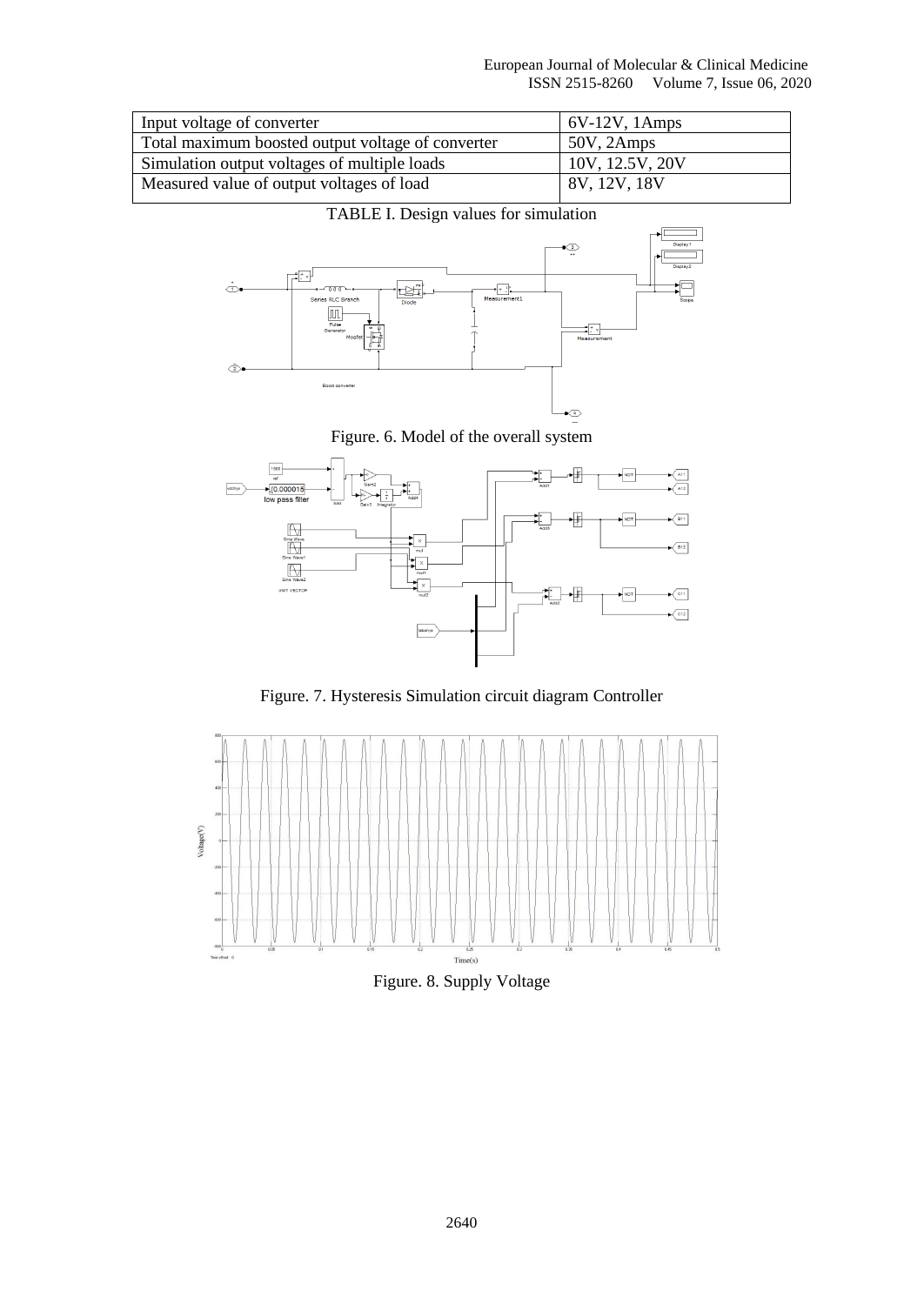

Figure. 11. Boost converter input and output

### III. CONCLUSION

The proposed solar based PV charger can extract optimum energy to supply three different voltages to 3 different loads. The low power produced by the PV is boosted using the converter. The PV source provides power to converter to give higher voltage than actual voltage. The PV charger is essential to charge different loads in a beneficial way as using renewable energy. The effectiveness of the proposed scheme solar charger to supply essential different voltages in a same time. It may reduce a demand of power while using renewable source and using the hysteresis controller is more efficient controller which limits the current and supplies maximum voltage. The proposed system provides a essential converter and controller of multiple-output charger. Simulations results are evident that the proposed system can be effectively utilized to a charging station for electric vehicles wherein different voltages are required.